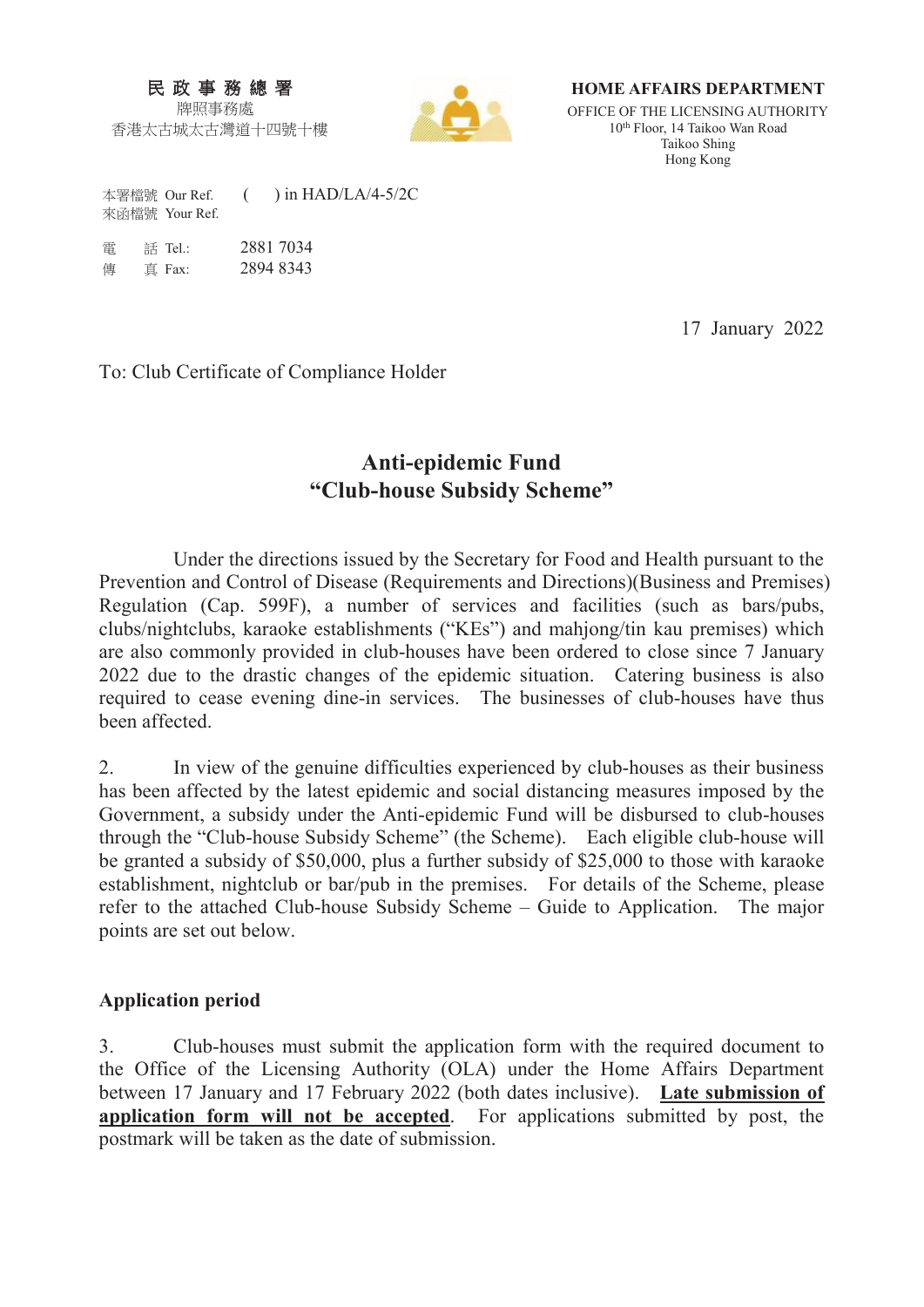### **Application procedure**

4. Please complete the "Club-house Subsidy Scheme" Application Form (attached in this letter) and submit it together with documentary proof of bank account (e.g. a copy of first page of bank book or bank statement, which should clearly shows the name of bank, name of bank account and account number) as well as other supporting document (if applicable) to the OLA by email, fax, post or in person. Application form is also available for download at OLA website (www.hadla.gov.hk) or collection from its office. For applications submitted by email or fax, please also submit the original application form to the OLA or the application cannot be processed. The OLA will verify the original application form before arranging payment.

5. The name of the club-house Certificate of Compliance (CoC) holder's bank account must tally with that in the club-house CoC, otherwise the OLA may require supplementary information from the club-house CoC holder for verification. If the club-house CoC holder is unable to provide the required information, it will not be granted the subsidy.

### **Disbursement of subsidy**

6. The OLA will arrange to disburse the subsidy through direct transfer to the designated bank account of eligible club-house CoC holders, and to inform them of such through letters/emails (if available).

Address: 10th Floor, 14 Taikoo Wan Road, Taikoo Shing, Hong Kong

### **Enquiry**

|                               | The emphasis contract the OLIX. |
|-------------------------------|---------------------------------|
| Email:                        | clubsubsidyscheme@had.gov.hk    |
| Telephone: $ 36203062\rangle$ |                                 |

7. For enquiry, please contact the OLA:

Fax: 2894 8343

Yours sincerely,

### (SIGNED) (Miss Grace CHIU) for Director of Home Affairs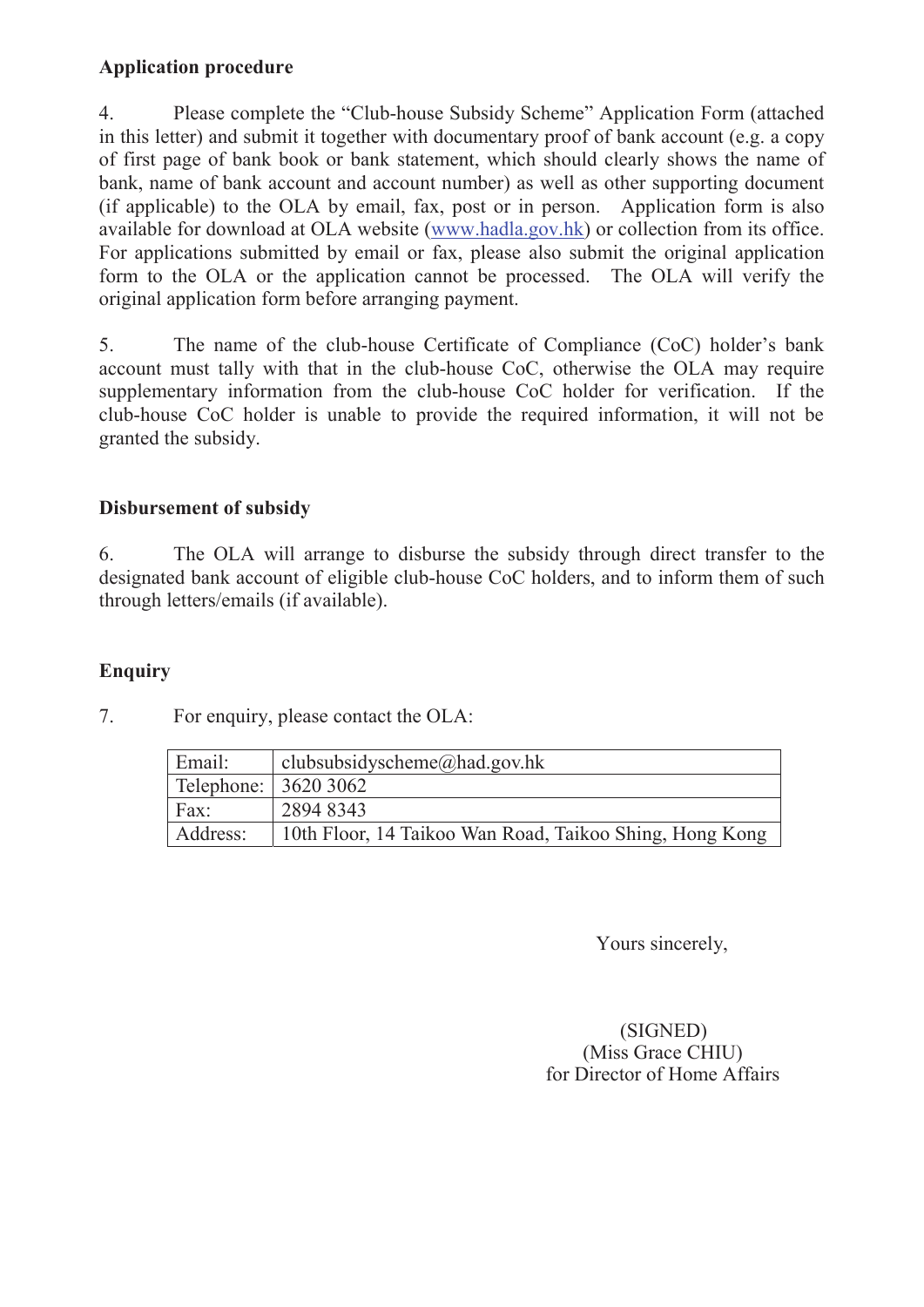# **Anti-epidemic Fund Club-house Subsidy Scheme Guide to Application (Application period: 17 January to 17 February 2022)**

### **Introduction**

 Under the directions issued by the Secretary for Food and Health pursuant to the Prevention and Control of Disease (Requirements and Directions)(Business and Premises) Regulation (Cap. 599F), a number of services and facilities (such as pubs/bars, clubs/nighclubs, karaoke establishments ("KEs") and mahjong/tin kau premises) which are also commonly provided in club-houses have been ordered to close since 7 January 2022 due to the drastic changes of the epidemic situation. Catering business is also required to cease evening dine-in services. The operations and businesses of club-houses have thus been affected.

2. In view of the genuine difficulties experienced by club-houses as their business has been affected by the latest epidemic and social distancing measures imposed by the Government, a subsidy under the Anti-epidemic Fund will be disbursed to club-houses through the "Club-house Subsidy Scheme" (the Scheme). Each eligible club-house will be granted a subsidy of **\$50,000** plus a further subsidy of **\$25,000** to those with karaoke establishment, nightclub or bar/pub in the premises.

### **Eligibility**

3. An existing holder of a Certificate of Compliance ("CoC") issued under the Clubs (Safety of Premises) Ordinance (Cap. 376) that is valid for any period since 7 January 2022 when the relevant directions issued pursuant to Cap. 599F are in effect may apply for the subsidy<sup>1</sup> of \$50,000.

4. Each club-house with a valid KE permit and/or a valid liquor licence is eligible for each permit/licence a further subsidy of \$25,000, provided that the KE permit and/or liquor licence is/are valid since 7 January 2022.

### **Application period and procedures**

5. Applicants must submit the application form with the required document to the Office of the Licensing Authority ("OLA") under the Home Affairs Department between 17 January and 17 February 2022 (both dates inclusive). **Late submission of application forms will not be accepted**. For applications submitted by post, the postmark date will be taken as the date of submission.

<sup>.</sup> 1 Persons granted with subsidy under the Club-house Subsidy Scheme will not be entitled to subsidy for the same premises under other subsidy scheme(s) of the AEF.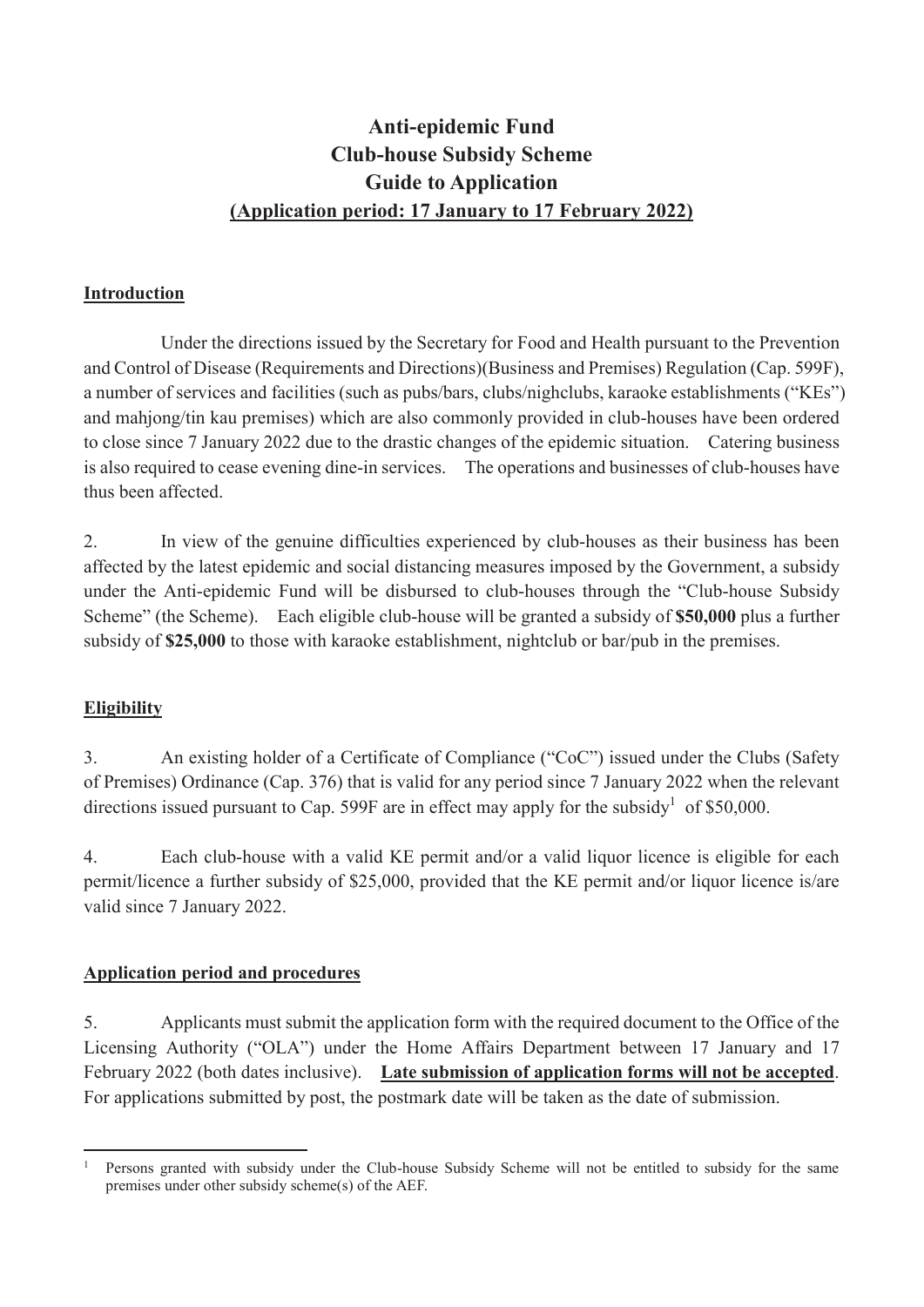6. Applicants may download the application form on the OLA's website (www.hadla.gov.hk) or obtain it from its office. Completed application forms should be submitted to the OLA **by email**, **fax**, **post** or **in person**, together with the documentary proof of bank account designated by the applicants for receiving the subsidy (e.g. a copy of first page of the bank book or bank statement, which should clearly show the name of bank, name of bank account holder and account number) and other supporting document (if applicable). For applications submitted by **email** or **fax**, please also submit the original application form to the OLA or the application cannot be processed.

7. The holder of the designated bank account must be the one holding the CoC, otherwise the OLA may ask for supplementary information for verification. If the applicant is unable to provide the required information, it will not be granted the subsidy.

### **Disbursement of subsidy**

8. Should the application be approved, the OLA will inform the applicant of such through letters/emails (if available); and arrange to disburse the subsidy through direct transfer to the designated bank account for receiving subsidy.

### **Enquiry**

9. For enquiries, please contact the OLA:

| Email:     | clubsubsidyscheme@had.gov.hk                            |
|------------|---------------------------------------------------------|
| Telephone: | 3620 3062                                               |
| Fax:       | 2894 8343                                               |
| Address:   | 10th Floor, 14 Taikoo Wan Road, Taikoo Shing, Hong Kong |

\*\*\*\*\*\*\*\*\*\*\*\*\*\*\*\*\*\*\*\*\*\*\*\*\*\*\*\*\*\*\*\*\*\*\*\*\*\*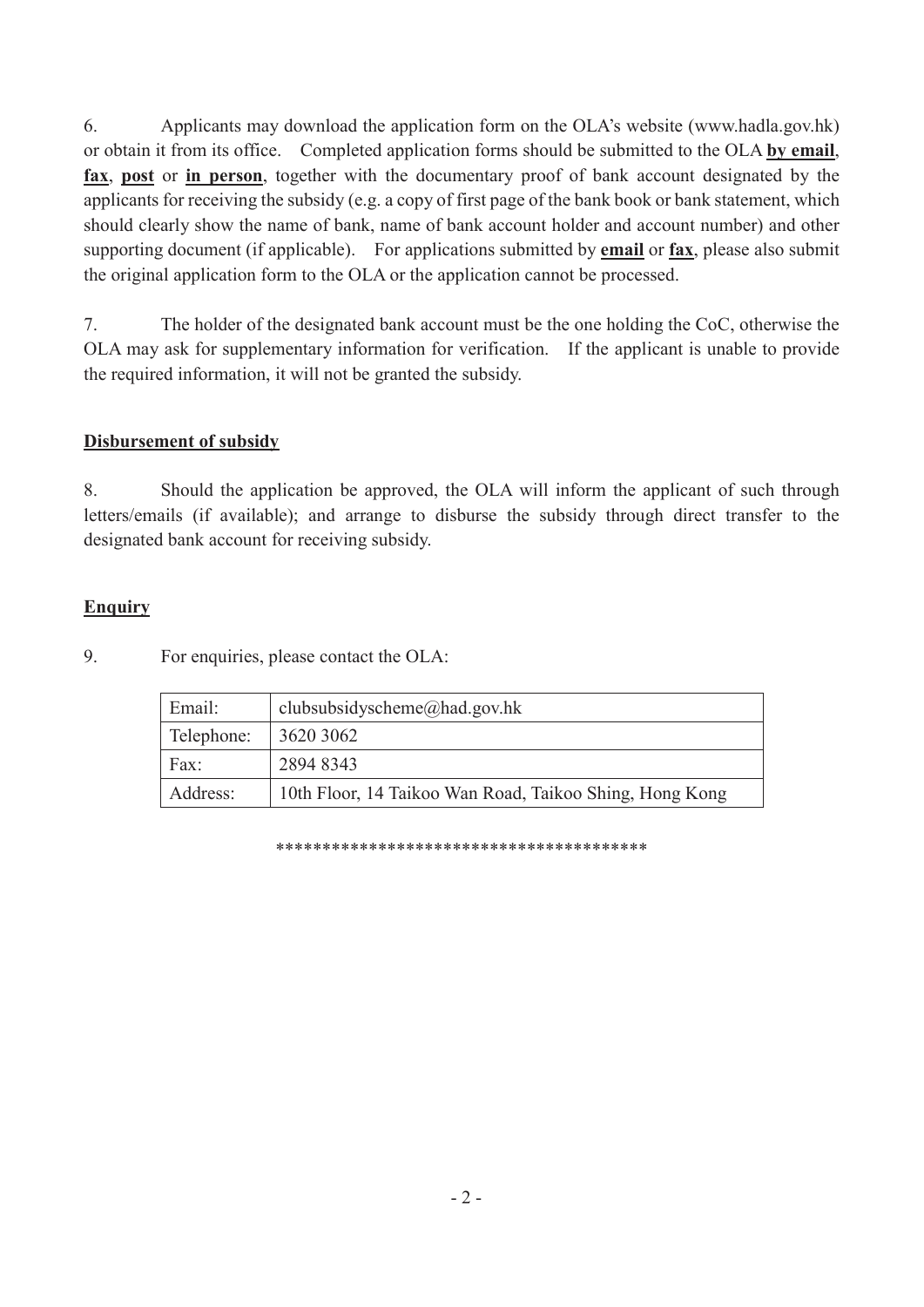# 防疫抗疫基金

## **Anti-epidemic Fund 會址資助計劃 Club-house Subsidy Scheme**

### 中請表格 Application Form -

### **1.** ⎰㟤嫱㖶㚠嘇䡤 **Certificate of Compliance ("CoC") Number**

|--|--|

### **2.** ⎰㟤嫱㖶㚠㊩㚱Ṣ戨埴㇞⎋屯㕁 **CoC Holder's Bank Account Details**

### 銀行名稱 Name of Bank:

### 賬戶名稱 Name of Bank Account:

(銀行賬戶名稱需與合格證明書持有人相同 The name of the bank account should be the same as the CoC holder)

| 賬戶號碼 Bank Account Number: ( <i>按銀行月結單或存摺所示 As per bank statement or passbook)</i> |  |  |  |  |  |  |  |  |  |  |  |  |  |  |  |  |  |  |  |  |
|-----------------------------------------------------------------------------------|--|--|--|--|--|--|--|--|--|--|--|--|--|--|--|--|--|--|--|--|
|                                                                                   |  |  |  |  |  |  |  |  |  |  |  |  |  |  |  |  |  |  |  |  |

銀行編號 Bank code 分行編號及帳戶號碼 Branch code and Account number

### **3.** 䓛婳柵⢾㳍層 **Application for additional subsidies**

如會址內同時有經營以下處所,可申領發放額外津貼 25,000 元 (請在所有適用的方格內加上「✔」號) If the club-house also operates the following premises, you may apply for an additional subsidy of \$25,000. (Please tick all appropriate boxes)

□ 卡拉 OK 場所 (必須持有有效的卡拉 OK 場所許可證) Karaoke Establishment (Must hold a valid karaoke establishment permit)

- □ 卡拉 OK 場所許可證編號: Karaoke Establishment Permit No. :
- □ 夜總會、酒吧或酒館(必須持有有效酒牌) Night-club / Bar / Pub (Must hold a valid liquor permit)

□ 請於提交本申請表時,附上有關酒牌副本一份 Please attach a photocopy of liquor licence when submitting this application form.

□ 本會址屬於《預防及控制疾病 (規定及指示)(業務及處所)規例》(第599F 章)或政府在第599F 章下刊憲的指示及指明中所指的「夜總會」(即通常供人飲酒,以及跳舞或作其他娛樂的、營業 至深夜的場所)或「酒吧 / 酒館」(即純粹或主要用作售賣或供應酒類,供人就地享用的場所)。 This Club-house is a **"Nightclub"** (i.e. establishment that is open late into the night, usually for drinking, and dancing or other entertainment) or **"Bar/Pubs"** (i.e. any premises that is exclusively or mainly used for the sale or supply of liquors for consumption in that premises) as referred under the Prevention and Control of Disease (Requirements and Directions) (Business and Premises) Regulation (Cap. 599F) or the directions and specifications published in gazette by the Government under Cap. 599F.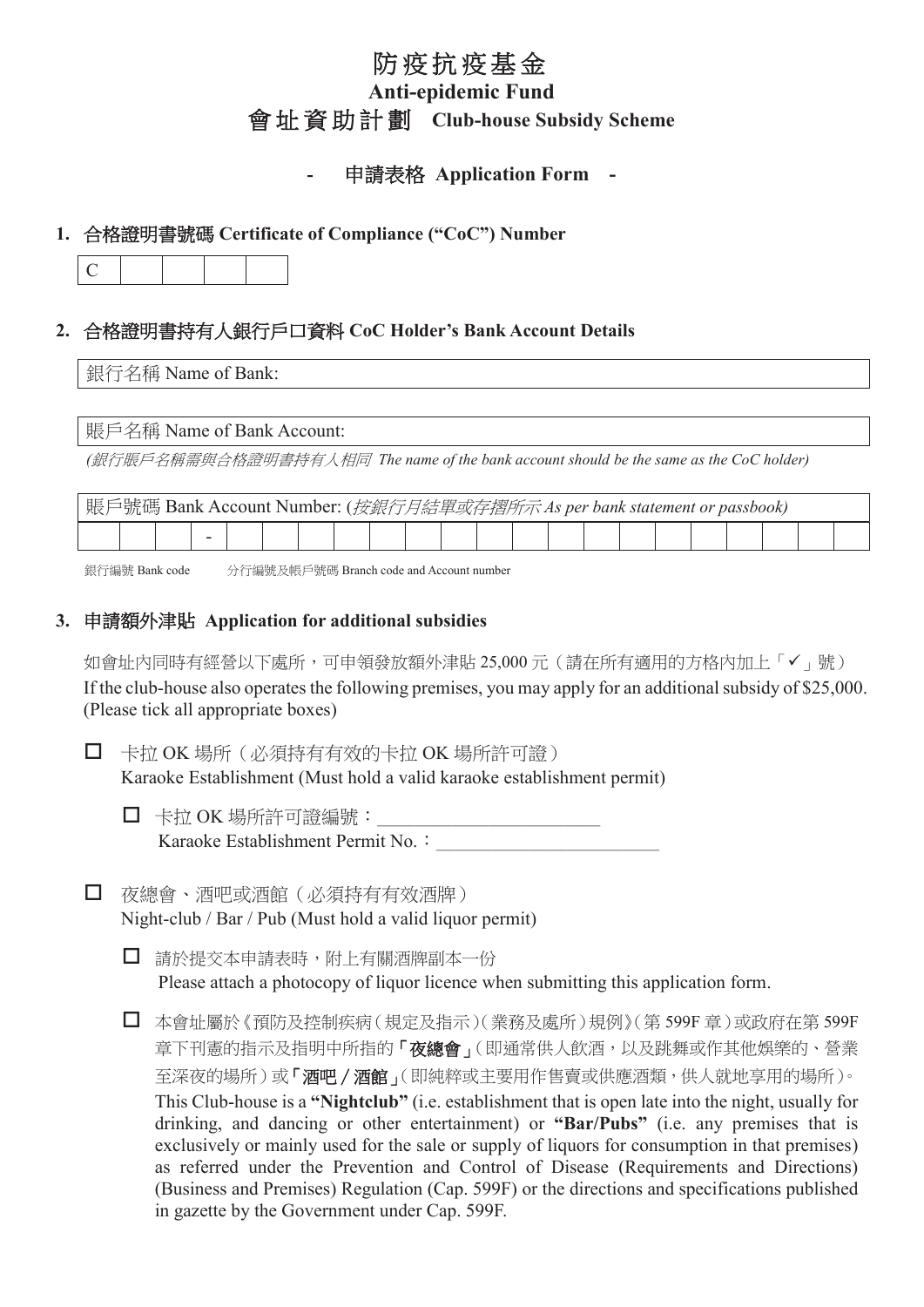### **聲明 Declaration**

- (a) 本人(即本表格簽署人)聲明本人為本表格第1部分所示的合格證明書持有人,或獲該持有人授權人士。 I, the signatory of this Form, declare that I am the holder, or the authorised person of the holder, of the CoC as specified in Part 1 of this Form.
- (b) 本人已仔細閱讀「會址資助計劃(下稱「該計劃」) 申請指引」以及本申請表格的所有部分,並完全明白其中內容及同意遵守當 中的所有條款及細則。 I now declare that I have carefully read all sections of the "Club-house Subsidy Scheme ("the Scheme") - Guide to Application" and this application form and fully understand the contents thereof and agree to comply with the terms and conditions of the above documents.
- (c) 本人已閱讀以下「收集個人資料的聲明」及完全明白其內容。 I have read the following "Personal Information Collection Statement" and fully understand its content.

#### 㓞普ᾳṢ屯瀌䘬倚㖶 **Personal Information Collection Statement**

收集資料的目的:香港特別行政區政府(下稱「政府」)及其代理人會就該計劃使用本表格內及附交的資料(下稱「資料」),作 下列一項或多項用途或作其他直接有關的用途:

Purpose of Collection: The data provided in and attached to this Form ("the Data") in respect of the Scheme, will be used by the Government of the Hong Kong Special Administrative Region ("the Government") and its agents for one or more of the following purposes and any directly related purpose:

- i. 在該計劃下辦理申請及領取款項事宜(如適用),並在有需要時就與該計劃有關的事宜聯絡你; to process application and payment (if applicable) under the Scheme and if required, to communicate with you for matters relating to the Scheme;
- ii. 執行該計劃,包括但不限於發放相關款項;及
- to administer the Scheme, including but not limited to effecting payment; and
- iii. 作法律規定、授權或准許的用途。

any other purposes as may be required, authorised or permitted by law.

提供的資料純屬白願,但你如果沒有提供足夠和正確的資料,有關申請可能無法處理。

It is voluntary for you to supply the Data but if you fail to supply any of the data required by this Form, the application may not be processed.

資料轉交的類別:你所提供的資料,或會向相關的政府政策局和部門及其代理人、銀行及資料的其他承轉人或其他參與該計劃 的行政及運作的各方披露。

Classes of Transferees: The Data you provide may be disclosed to relevant bureaux and departments of the Government, their agents, banks and other transferees and any other parties involved in the administration and operation of the Scheme.

查閱個人資料:除了《個人資料(私隱)條例》(第486章)規定的豁免範圍之外,你有權要求查閱及改正未被刪除的個人資料。 Access to Personal Data: Except where there is an exemption provided under the Personal Data (Privacy) Ordinance (Cap. 486), you have the right to request access to and correction of your personal data provided in this Form when the data have not been erased.

查詢:你的要求或查詢可以電郵(電郵地址:clubsubsidyscheme@had.gov.hk)、傳真(號碼:2894 8343)或郵遞方式送交香港太古 城太古灣道14號 10 樓民政事務總署牌照事務處。

Enquiries: Your requests or enquiries should be addressed by email (email address:clubsubsidyscheme@had.gov.hk), fax (no. 2894 8343) or by post to the Office of the Licensing Authority, Home Affairs Department at 10/F, 14 Taikoo Wan Road, Taikoo Shing, Hong Kong.

(d) 本人同意政府把該計劃的款項直接存入本人在表格內指定的銀行帳戶。本人亦同意並承諾,如政府就該計劃向該會址合格證明書 持有人支付的款項超過既定約蒋,或因任何原因誤向該合格證明書持有人支付任何款項,本人定當立即通知政府並退回任何多付 或誤付的款項。就此,本人授權銀行從該帳戶扣除經政府核實為多付或誤付的款項,並同意賠償政府可能出現或招致的損失、損 害賠償、費用、收費或支出,其中可能包括因延遲或未能退回多付或誤付的款項而出現的情況。 I agree that the payment under the Scheme be deposited directly into the bank account as specified in this Form. I also agree and undertake

to notify the Government forthwith of any overpayment or any payment by mistake for whatever reason to the CoC holder under the Scheme and refund the same to the Government. In this respect, I hereby authorise the bank to debit the bank account with such amount certified by the Government as overpayment or payment by mistake, and agree to indemnify the Government against any losses, damages, costs, charges and expenses which the Government may sustain or incur, which may include those as a result of delay in returning or failure to return such overpayment or payment by mistake.

- (e) 本人明白每一間合資格會址只可提交一份申請。重複遞交的申請將不獲處理。本人沒有就同一處所向防疫抗疫基金設立的其他資 ≑妰∫㍸↢䓛婳炻᷎㈧媦῀劍⛐ˬ㚫⛨屯≑妰∫˭䌚㈡屯≑炻⮯ᶵ㚫⯙⎴ᶨ嗽⎹娚ṃ屯≑妰∫㍸↢䓛婳ˤ I understand that only one application may be submitted for each eligible club-house. Duplicate submission will not be processed. I have not made any application to other subsidy scheme(s) under the Anti-epidemic Fund for the same premises; and, I undertake that, if the subsidy under the Club-house Subsidy Scheme is granted, I will not apply for those subsidy scheme(s) for the same premises.
- (f) 本人聲明在本表格填報及附交的資料均屬正確無訛。本人明白倘若本人蓄意或存心虛報資料或隱瞞任何事項,或錯誤引導政府以 獲取該計劃的款項,本人可被刑事檢控。政府將取消已批准的津貼,而已發放的款項亦須全數退還政府。 I declare that the Data is true, complete and accurate. I understand that if I knowingly or willfully make any false statement or withhold any information, or otherwise mislead the Government for the purpose of obtaining payment under the Scheme, it will render me liable to criminal prosecution. The Government will cancel the approved subsidy and the disbursed payment shall be returned to the Government.
- (g) 本人同意,政府並無責任處理就會址合格證明書持有人在該計劃下的申請及付款事官,如: I agree that the Government shall have no obligation to process the application or to make any payment under the Scheme in respect of a CoC holder if:
	- i. 本人在任何時候被發現在該計劃下提供予政府的資料/文件屬虛假、不完整、不準確、不正確或具誤導性;或 any information/document(s) provided by me to the Government under the Scheme is at any time found to be false, incomplete,
	- inaccurate, incorrect or misleading; or ii. 該會址合格證明書持有人不符合資格收取該計劃的款項。 the CoC holder is not eligible to receive any payment under the Scheme.